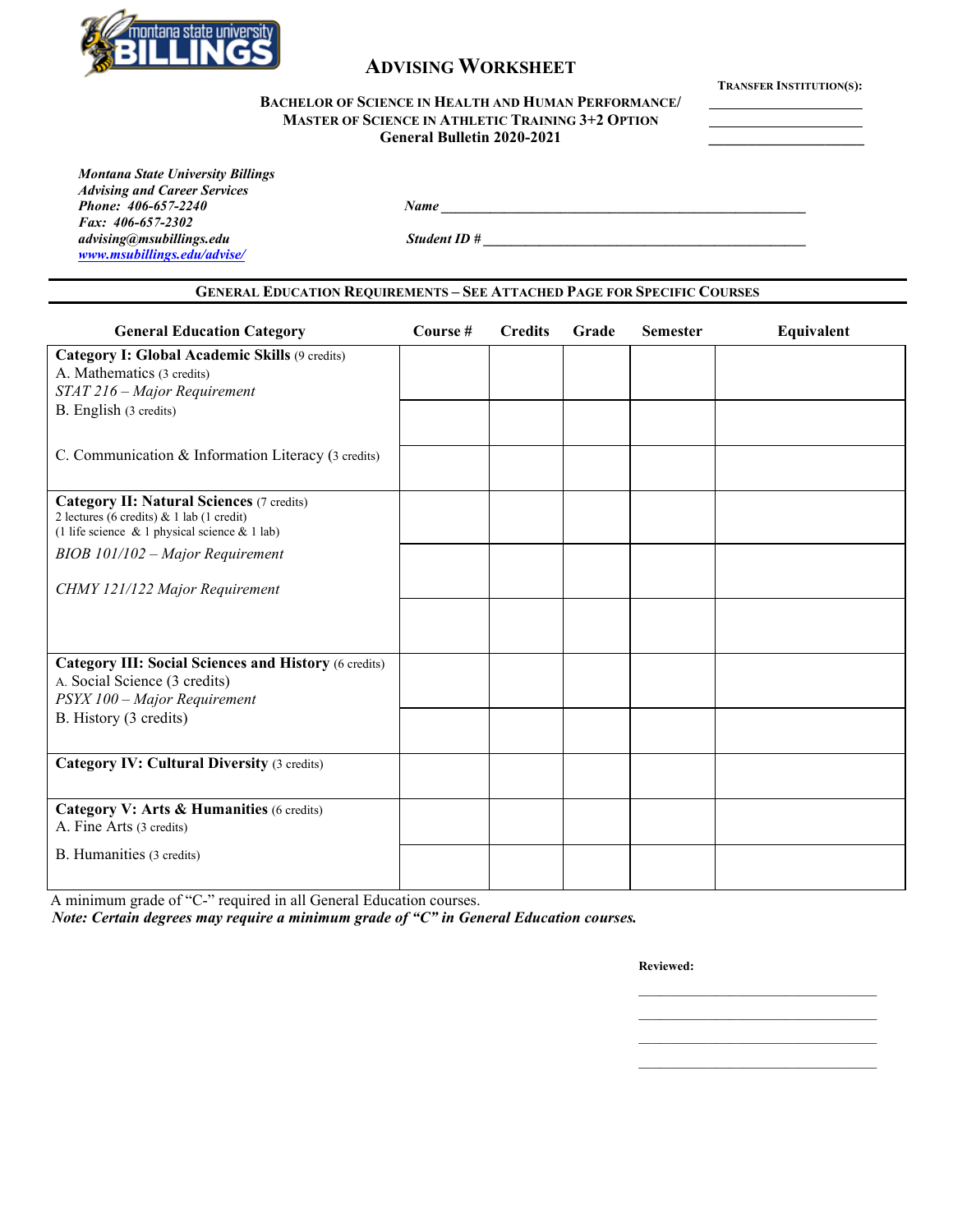## **GENERAL EDUCATION REQUIREMENTS**

|                            |     | <b>CATEGORY I: GLOBAL ACADEMIC SKILLS</b><br>9 credits                   |                                            |
|----------------------------|-----|--------------------------------------------------------------------------|--------------------------------------------|
|                            |     | Students are required to take one course from each subcategory           |                                            |
|                            |     | <b>Subcategory A - Mathematics</b><br>3 credits                          |                                            |
| М                          | 105 | Contemporary Mathematics                                                 | 3                                          |
| М                          | 114 | <b>Extended Technical Mathematics</b>                                    | 3                                          |
| М                          | 121 | College Algebra                                                          |                                            |
| М                          | 122 | College Trigonometry                                                     | $\begin{array}{c} 3 \\ 3 \\ 3 \end{array}$ |
| М                          | 130 | Mathematics for Elementary Teachers I                                    |                                            |
| М                          | 140 | College Math for Healthcare                                              |                                            |
| М                          | 143 | <b>Finite Mathematics</b>                                                | $\overline{\mathcal{L}}$                   |
| М                          | 161 | Survey of Calculus                                                       | 3                                          |
| М                          | 171 | Calculus I                                                               | $\overline{\mathcal{L}}$                   |
| <b>STAT</b>                | 141 | Introduction to Statistical Concepts                                     | 3                                          |
| <b>STAT</b>                | 216 | <b>Introduction to Statistics</b>                                        | 4                                          |
|                            |     | <b>Subcategory B - English</b><br>3 credits                              |                                            |
| WRIT                       | 101 | College Writing I                                                        | 3                                          |
| WRIT                       | 121 | Introduction to Technical Writing                                        | 3                                          |
| WRIT                       | 122 | Introduction to Business Writing                                         |                                            |
| WRIT                       | 201 | College Writing II                                                       | $\begin{array}{c} 3 \\ 3 \\ 3 \end{array}$ |
| WRIT                       | 220 | Business & Professional Writing                                          |                                            |
| WRIT                       | 221 | <b>Intermediate Technical Writing</b>                                    | $\overline{3}$                             |
|                            |     |                                                                          |                                            |
|                            |     | <b>Subcategory C- Communication &amp; Information Literacy 3 credits</b> |                                            |
| <b>BMIS</b> 150            |     | Cyber Security and Electronic Communication                              | 3                                          |
| COMX 111                   |     | Introduction to Public Speaking                                          | 3                                          |
| COMX <sub>115</sub>        |     | Introduction to Interpersonal Communication                              | 3                                          |
| LSCI 125                   |     | Research in the Information Age                                          | 3                                          |
|                            |     |                                                                          |                                            |
|                            |     | CATEGORY II: NATURAL SCIENCES<br>6 cr. lecture & 1 cr. lab               |                                            |
|                            |     | Students are required to take one course from each subcategory and       |                                            |
|                            |     | at least one corresponding lab or Integrated Sciences                    |                                            |
|                            |     | <b>Subcategory A - Life Sciences</b><br>3-4 credits                      |                                            |
| <b>BIOB</b>                | 101 | Discover Biology                                                         | 3                                          |
| <b>BIOB</b>                | 102 | Discover Biology Lab                                                     | 1                                          |
| <b>BIOB</b>                | 121 | Fundamentals of Biology for Allied Health                                | 3                                          |
| <b>BIOB</b>                | 122 | Fund of Biology: Evolution, Ecology, and                                 |                                            |
|                            |     | Biodiversity                                                             | 3                                          |
| <b>BIOB</b>                | 123 | Fund of Biology: The Nature of Nutrition                                 | 3                                          |
| <b>BIOB</b>                | 160 | Principles of Living Systems                                             | 3                                          |
| <b>BIOB</b>                | 161 | Principles of Living Systems Lab                                         | 1                                          |
|                            |     |                                                                          |                                            |
|                            |     | 3-4 credits<br><b>Subcategory B – Physical Sciences</b>                  |                                            |
| ASTR                       | 110 | Introduction to Astronomy                                                | 3                                          |
| ASTR                       | 111 | Introduction to Astronomy Lab                                            | $\mathbf{1}$                               |
| <b>CHMY</b>                | 121 | Introduction to General Chemistry                                        | 3                                          |
| CHMY                       | 122 | Introduction to General Chemistry Lab                                    | $\mathbf{1}$                               |
| CHMY                       | 141 | College Chemistry I                                                      | 3                                          |
| CHMY                       | 142 | College Chemistry Laboratory I                                           | 1                                          |
| GEO                        | 101 | Introduction to Physical Geology                                         | 3                                          |
| GEO                        | 102 | Introduction to Physical Geology Laboratory                              | 1                                          |
| GPHY                       | 262 | Spatial Sciences Technology & Applications                               | 3                                          |
| GPHY                       | 263 | Spatial Sciences & Technology Lab                                        | 1                                          |
| PHSX                       | 103 | Our Physical World                                                       | 3                                          |
| <b>PHSX</b>                | 104 | Our Physical World Lab                                                   | 1                                          |
| PHSX                       | 205 | College Physics I                                                        | 3                                          |
| PHSX                       | 206 | College Physics I Lab                                                    | 1                                          |
|                            |     |                                                                          |                                            |
| <b>Integrated Sciences</b> |     |                                                                          |                                            |
|                            |     | SCIN 101, 102, 103, 104 Integrated Sciences<br>3, 1, 3, 1                |                                            |
|                            |     |                                                                          |                                            |
|                            |     |                                                                          |                                            |

|                                |            | CATEGORY III: SOCIAL SCIENCES AND HISTORY<br><b>6 CREDITS</b>  |                                                      |
|--------------------------------|------------|----------------------------------------------------------------|------------------------------------------------------|
|                                |            | Students are required to take one course from each subcategory |                                                      |
|                                |            | <b>Subcategory A – Social Sciences</b><br>3 credits            |                                                      |
| ANTY                           | 217        | Physical Anthropology & Archeology                             | 3                                                    |
| <b>BGEN</b>                    | 105        | <b>Introduction to Business</b>                                | 3                                                    |
| <b>COMX</b>                    | 106        | Communicating in a Dynamic Workplace                           | 3                                                    |
| <b>ECNS</b>                    | 201        | Principles of Microeconomics                                   | 3                                                    |
| <b>ECNS</b>                    | 202        | Principles of Macroeconomics                                   | 3                                                    |
| EDU                            | 105        | <b>Education and Democracy</b>                                 | 3                                                    |
| HTH                            | 110        | Personal Health and Wellness                                   | 3                                                    |
| <b>PSCI</b>                    | 210        | Introduction to American Government                            | 3                                                    |
| <b>PSCI</b>                    | 220        | Introduction to Comparative Government                         | 3                                                    |
| <b>PSYX</b>                    | 100        | Introduction to Psychology                                     | 3                                                    |
| SOCI                           | 101        | Introduction to Sociology                                      | 3                                                    |
| SOCI                           | 201        | Social Problems                                                | 3                                                    |
| <b>Subcategory B - History</b> |            | 3 credits                                                      |                                                      |
| <b>HSTA</b>                    | 101        | American History I                                             | 3                                                    |
| <b>HSTA</b>                    | 102        | American History II                                            | 3                                                    |
| <b>HSTR</b>                    | 101        | Western Civilization I                                         | 3                                                    |
| <b>HSTR</b>                    | 102        | Western Civilization II                                        | 3                                                    |
| <b>HSTR</b>                    | 103        | Honors Western Civilization I                                  | 3                                                    |
| <b>HSTR</b>                    | 104        | Honors Western Civilization II                                 | 3                                                    |
| <b>PSCI</b>                    | 230        | Introduction to International Relations                        | 3                                                    |
|                                |            | <b>CATEGORY IV: CULTURAL DIVERSITY</b><br>3 credits            |                                                      |
| ANTY                           | 220        | Culture and Society                                            | 3                                                    |
| ARTH                           | 160        | Global Visual Culture                                          | 3                                                    |
| <b>COMX</b>                    | 212        | Intro to Intercultural Communication                           | 3                                                    |
| GPHY                           | 121        | Human Geography                                                | 3                                                    |
| HTH                            | 270        | Global Health Issues                                           | 3                                                    |
| <b>LIT</b>                     | 230        | World Literature Survey                                        | 3                                                    |
| MUSI                           | 207        | World Music                                                    | 3                                                    |
| NASX                           | 105        | Introduction to Native American Studies                        | 3                                                    |
| NASX                           | 205        | Native Americans in Contemporary Society                       | 3                                                    |
|                                |            |                                                                |                                                      |
|                                |            |                                                                |                                                      |
| PHL                            | 271        | Indian Philosophies and Religions                              | 3                                                    |
| PHL                            | 272        | Chinese Philosophies and Religions                             | $\overline{\mathbf{3}}$                              |
| REHA                           | 201        | Introduction to Diversity in Counseling                        | 3                                                    |
| <b>RLST</b>                    | 170        | The Religious Quest                                            | 3                                                    |
| <b>SPNS</b>                    | 150        | The Hispanic Tradition                                         | 3<br>3                                               |
| WGSS                           | 274        | Women, Culture, and society                                    |                                                      |
|                                |            | <b>CATEGORY V: ARTS &amp; HUMANITIES</b><br>6 credits          |                                                      |
|                                |            | Students are required to take one course from each subcategory |                                                      |
|                                |            | <b>Subcategory A - Fine Arts</b><br>3 credits                  |                                                      |
| <b>ARTZ</b>                    | 101        | Art Fundamentals                                               | 3                                                    |
| ARTZ                           | 105        | Visual Language-Drawing                                        | 3                                                    |
| ARTZ                           | 106        | Visual Language-2-D Foundations                                |                                                      |
| ARTZ                           | 108        | Visual Language-3-D Foundations                                |                                                      |
| ARTZ                           | 131        | Ceramics for Non-majors                                        |                                                      |
| <b>CRWR</b>                    | 240        | Intro Creative Writing Workshop                                |                                                      |
| <b>FILM</b>                    | 160        | Introduction to World Cinema                                   |                                                      |
| LIT                            | 270        | Film & Literature                                              | $\begin{array}{c} 3 \\ 3 \\ 3 \\ 3 \\ 3 \end{array}$ |
| <b>MART</b>                    | 260        | Computer Presentation and Animation                            | $\overline{\mathbf{3}}$                              |
| MUSI                           | 101        | <b>Enjoyment of Music</b>                                      | 3                                                    |
| MUSI                           | 114        | Band: MSUB Symphonic                                           | 1                                                    |
| MUSI                           | 131        | Jazz Ensemble I: MSUB                                          | 1                                                    |
| <b>MUSI</b>                    | 147        | Choral Ensemble: University Chorus                             | 1                                                    |
| PHOT                           | 154        | <b>Exploring Digital Photography</b>                           | 3                                                    |
| THTR<br>THTR                   | 101<br>120 | Introduction to Theatre<br>Introduction to Acting I            | 3<br>3                                               |
|                                |            |                                                                |                                                      |
|                                |            | 3 credits<br><b>Subcategory B - Humanities</b>                 |                                                      |
| ARTH                           | 150        | Introduction to Art History                                    | 3                                                    |
| <b>HONR</b>                    | 111        | Perspectives and Understanding                                 | 3                                                    |
| LIT                            | 110        | Introduction to Literature                                     | 3                                                    |
| LIT                            | 213        | Montana Literature                                             |                                                      |
| PHL<br>PHL                     | 110<br>111 | Introduction to Ethics<br>Philosophies of Life                 | $\begin{array}{c} 3 \\ 3 \\ 3 \end{array}$           |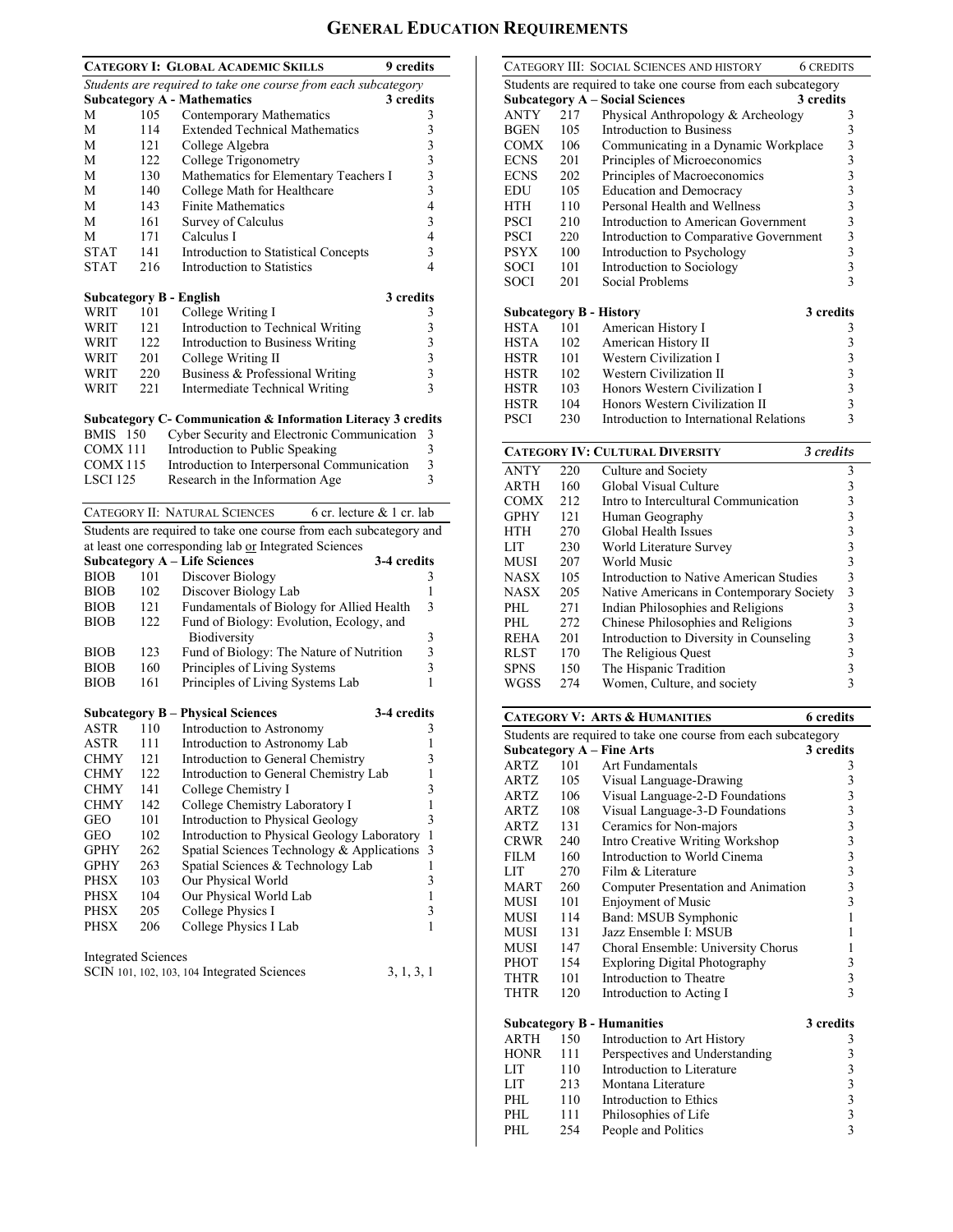|                                                                      |     | Course                                              | <b>Credits</b> | Grade | <b>Semester</b> | Equivalent |
|----------------------------------------------------------------------|-----|-----------------------------------------------------|----------------|-------|-----------------|------------|
| A minimum grade of C- or better is required in all major coursework  |     |                                                     |                |       |                 |            |
| <b>Health and Human Performance Requirements</b><br>*BIOB            |     |                                                     |                |       |                 |            |
| *BIOB                                                                | 101 | Discover Biology                                    | 3              |       |                 |            |
|                                                                      | 102 | Discover Biology Lab                                | $\mathbf{1}$   |       |                 |            |
| *CHMY                                                                | 121 | Introduction to General Chemistry                   | 3              |       |                 |            |
| *CHMY                                                                | 122 | Introduction to General Chemistry Lab               | 1              |       |                 |            |
| *PSYX                                                                | 100 | Intro to Psychology                                 | 3              |       |                 |            |
| $*STAT$                                                              | 216 | Introduction to Statistics                          | 4              |       |                 |            |
| <b>ECP</b>                                                           | 120 | <b>Emergency Medical Responder</b>                  | 3              |       |                 |            |
| <b>KIN</b>                                                           | 105 | Foundations of Exercise Science                     | 3              |       |                 |            |
| <b>KIN</b>                                                           | 106 | Foundations of Exercise Science Lab                 | 1              |       |                 |            |
| <b>AHMS</b>                                                          | 144 | Medical Terminology                                 | 3              |       |                 |            |
| <b>WRIT</b>                                                          | 201 | College Writing II                                  | 3              |       |                 |            |
| <b>AHAT</b>                                                          | 210 | Prevention and Care of Athletic Injuries            | 3              |       |                 |            |
| <b>NUTR</b>                                                          | 221 | <b>Basic Human Nutrition</b>                        | 3              |       |                 |            |
| <b>BIOH</b>                                                          | 301 | Human Physiology and Anatomy I                      | 3              |       |                 |            |
| <b>BIOH</b>                                                          | 302 | Human Physiology and Anatomy I Lab                  | 1              |       |                 |            |
| <b>BIOH</b>                                                          | 311 | Human Physiology and Anatomy II                     | 3              |       |                 |            |
| <b>BIOH</b>                                                          | 312 | Human Physiology and Anatomy II Lab                 | $\mathbf{1}$   |       |                 |            |
| <b>CHTH</b>                                                          | 317 | <b>Health Behavior Theories</b>                     | 3              |       |                 |            |
| <b>KIN</b>                                                           | 320 | <b>Exercise Physiology</b>                          | 3              |       |                 |            |
| <b>KIN</b>                                                           | 321 | Exercise Physiology Lab                             | $\mathbf{1}$   |       |                 |            |
| <b>KIN</b>                                                           | 322 | Kinesiology                                         | 3              |       |                 |            |
| <b>KIN</b>                                                           | 323 | Anatomical Kinesiology Lab                          | 1              |       |                 |            |
| KIN                                                                  | 325 | <b>Biomechanics</b>                                 | 3              |       |                 |            |
| <b>KIN</b>                                                           | 328 | Kinesiology and Biomechanics Lab                    | 1              |       |                 |            |
| <b>KIN</b>                                                           | 330 | Motor Learning and Control                          | 3              |       |                 |            |
| <b>KIN</b>                                                           | 331 | Motor Learning and Control Lab                      | $\mathbf{1}$   |       |                 |            |
| <b>KIN</b>                                                           | 364 | Research Methods in Health and Human<br>Performance | 3              |       |                 |            |
| <b>HTH</b>                                                           | 411 | Alcohol, Tobacco and Other Drug Prevention          | 3              |       |                 |            |
| <b>KIN</b>                                                           | 415 | Advanced Exercise Testing and Prescription          | 3              |       |                 |            |
| $\operatorname{HTH}$                                                 | 435 | Health and Wellness Across the Lifespan             | 3              |       |                 |            |
| KIN                                                                  | 462 | Evidence Based Assessment and Treatment             | 3              |       |                 |            |
| <b>PHSX</b>                                                          | 103 | Our Physical World                                  | 3              |       |                 |            |
| ACT                                                                  | 498 | Internship                                          | $\overline{3}$ |       |                 |            |
| One ACT or REC elective selected in consultation with advisor        |     |                                                     |                |       |                 |            |
| (suggested ACT 110, ACT 150, ACT 155, ACT 294, REC 155, or REC 285): |     |                                                     |                |       |                 |            |
|                                                                      |     |                                                     | $\overline{c}$ |       |                 |            |

\*May satisfy General Education requirements.